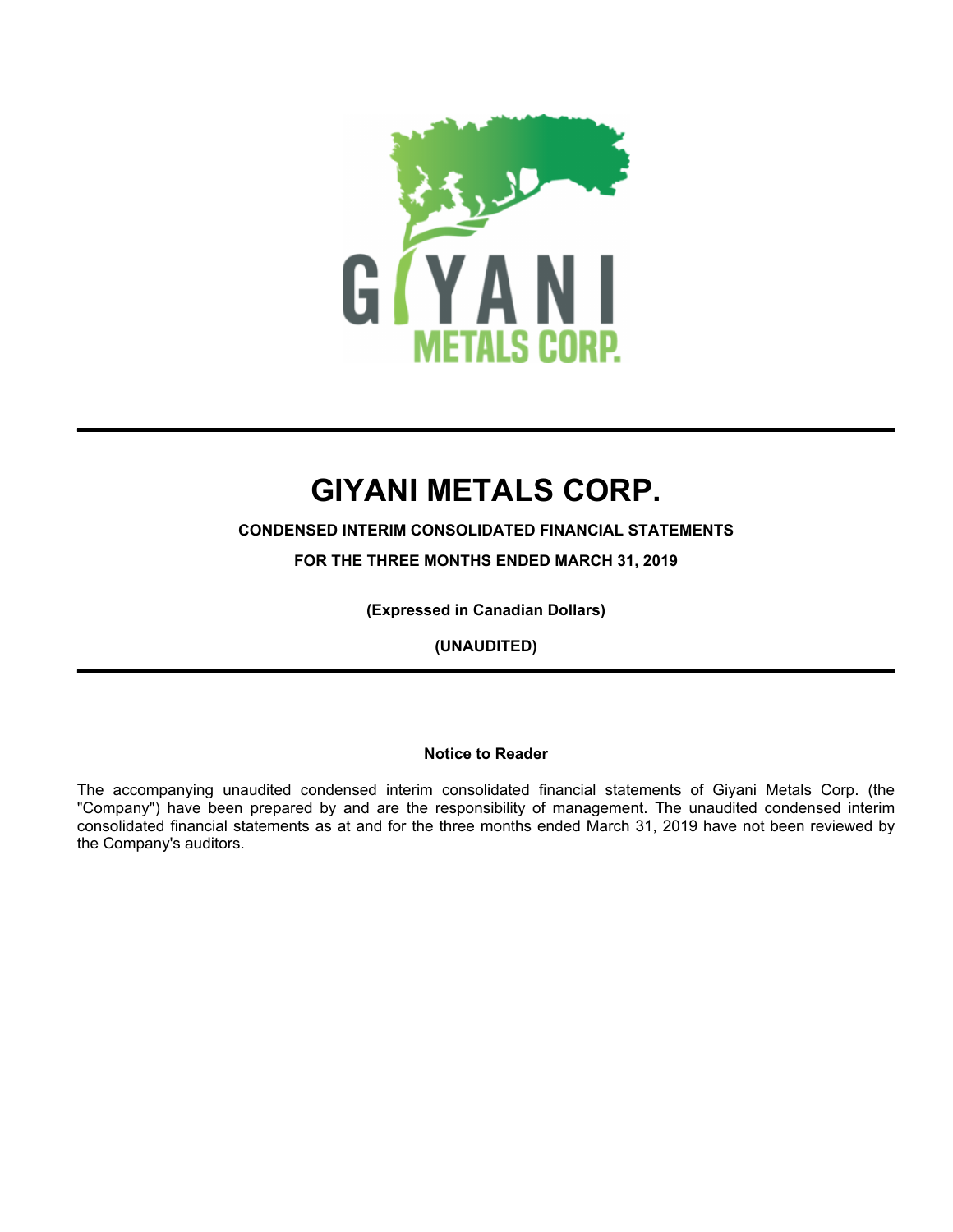**Condensed Interim Consolidated Statements of Financial Position**

**(Expressed in Canadian Dollars)**

**(Unaudited)**

| As at                                      | March 31,<br>2019 | December 31,<br>2018 |
|--------------------------------------------|-------------------|----------------------|
| <b>Assets</b>                              |                   |                      |
| <b>Current assets</b>                      |                   |                      |
| Cash                                       | \$<br>23,858      | \$<br>21,107         |
| Amounts receivable                         | 72,292            | 49,439               |
| Amounts due from related party (note 10)   | 96,257            | 95,847               |
| Prepaids                                   | 62,155            | 55,631               |
| Total current assets                       | 254,562           | 222,024              |
| Equipment (note 3)                         | 16,195            | 17,217               |
| Investment in associate (note 5)           | 82,966            | 390,310              |
| Exploration and evaluation assets (note 4) | 1,985,233         | 1,973,221            |
| <b>Total Assets</b>                        | \$<br>2,338,956   | \$<br>2,602,772      |
| <b>Liabilities</b>                         |                   |                      |
| <b>Current liabilities</b>                 |                   |                      |
| Accounts payable and accrued liabilities   | \$<br>516,109     | \$<br>401,869        |
| Other liabilities (note 6)                 | 106,943           | 106,943              |
| Amounts due to related parties (note 10)   | 91,380            | 85,455               |
| <b>Total Liabilities</b>                   | 714,432           | 594,267              |
|                                            |                   |                      |
| <b>Equity</b>                              |                   |                      |
| Share capital (note 7 (b))                 | 22,795,562        | 22,795,562           |
| <b>Contributed surplus</b>                 | 6,506,724         | 6,481,999            |
| Warrants (note 9)                          | 4,727,212         | 4,727,212            |
| Cumulative translation adjustment          | (110, 394)        | (110, 394)           |
| <b>Deficit</b>                             | (32, 294, 580)    | (31, 885, 874)       |
|                                            | 1,624,524         | 2,008,505            |
| <b>Total Liabilities and Equity</b>        | 2,338,956<br>\$   | \$<br>2,602,772      |

Nature of operations and going concern (note 1) Commitments (note 13) Subsequent event (note 14)

The notes to the unaudited condensed interim consolidated financial statements are an integral part of these statements.

Approved by the Board of Directors:

Director: Eugene Lee

Director: Jonathan Henry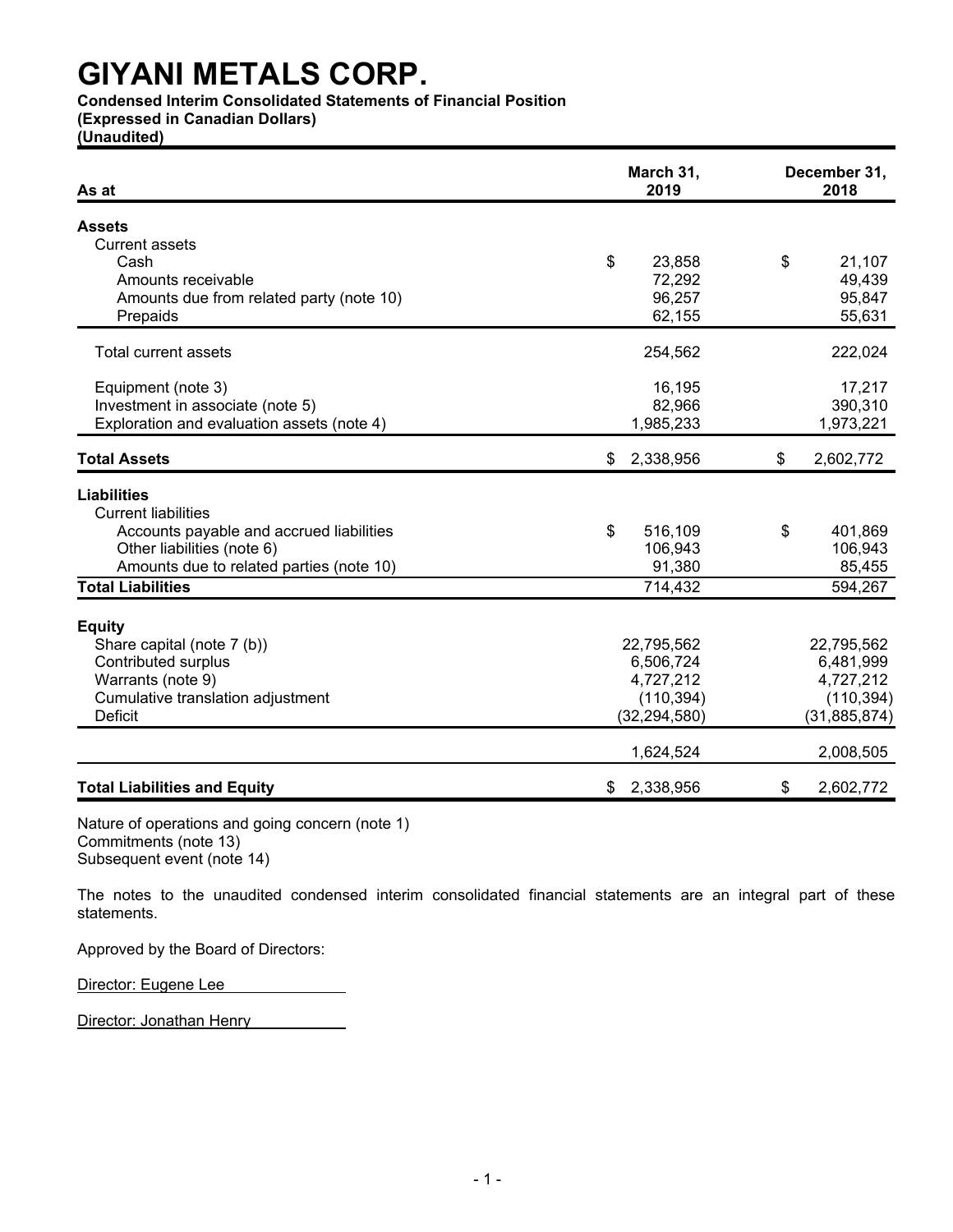**Condensed Interim Consolidated Statements of Loss and Comprehensive Loss**

**(Expressed in Canadian Dollars)**

**(Unaudited)**

|                                                | <b>Three Months Ended</b><br>March 31, |            |      |            |
|------------------------------------------------|----------------------------------------|------------|------|------------|
|                                                |                                        | 2019       |      | 2018       |
| <b>Expenses</b>                                |                                        |            |      |            |
| Corporate, general and administration          |                                        |            |      |            |
| (note 11)                                      | \$                                     | 383,548    | \$   | 295,490    |
| Depreciation (note 3)                          |                                        | 1,022      |      | 1,378      |
| Net loss before interest and other items       |                                        | 384,570    |      | 296,868    |
| Foreign exchange loss                          |                                        | 3,018      |      | 587        |
| Gain on debt settlement                        |                                        |            |      | (8,094)    |
| Loss from associate (note 5)                   |                                        |            |      | 10,845     |
| Loss (gain) on disposal of shares of           |                                        |            |      |            |
| associate (note 5)                             |                                        | 21,118     |      | (243, 197) |
| Net loss for the period                        | \$                                     | 408,706    | \$   | 57,009     |
| <b>Other comprehensive loss</b>                |                                        |            |      |            |
| Items that may be subsequently reclassified to |                                        |            |      |            |
| profit and loss:                               |                                        |            |      |            |
| Currency translation adjustment                |                                        |            |      | 2,248      |
| <b>Comprehensive loss for the period</b>       | \$                                     | 408,706    | \$   | 59,257     |
| <b>Basic diluted loss per share</b>            | \$                                     | 0.01       | - \$ | 0.00       |
| Weighted average number of                     |                                        |            |      |            |
| shares outstanding                             |                                        | 81,779,628 |      | 78,736,297 |

The notes to the unaudited condensed interim consolidated financial statements are an integral part of these statements.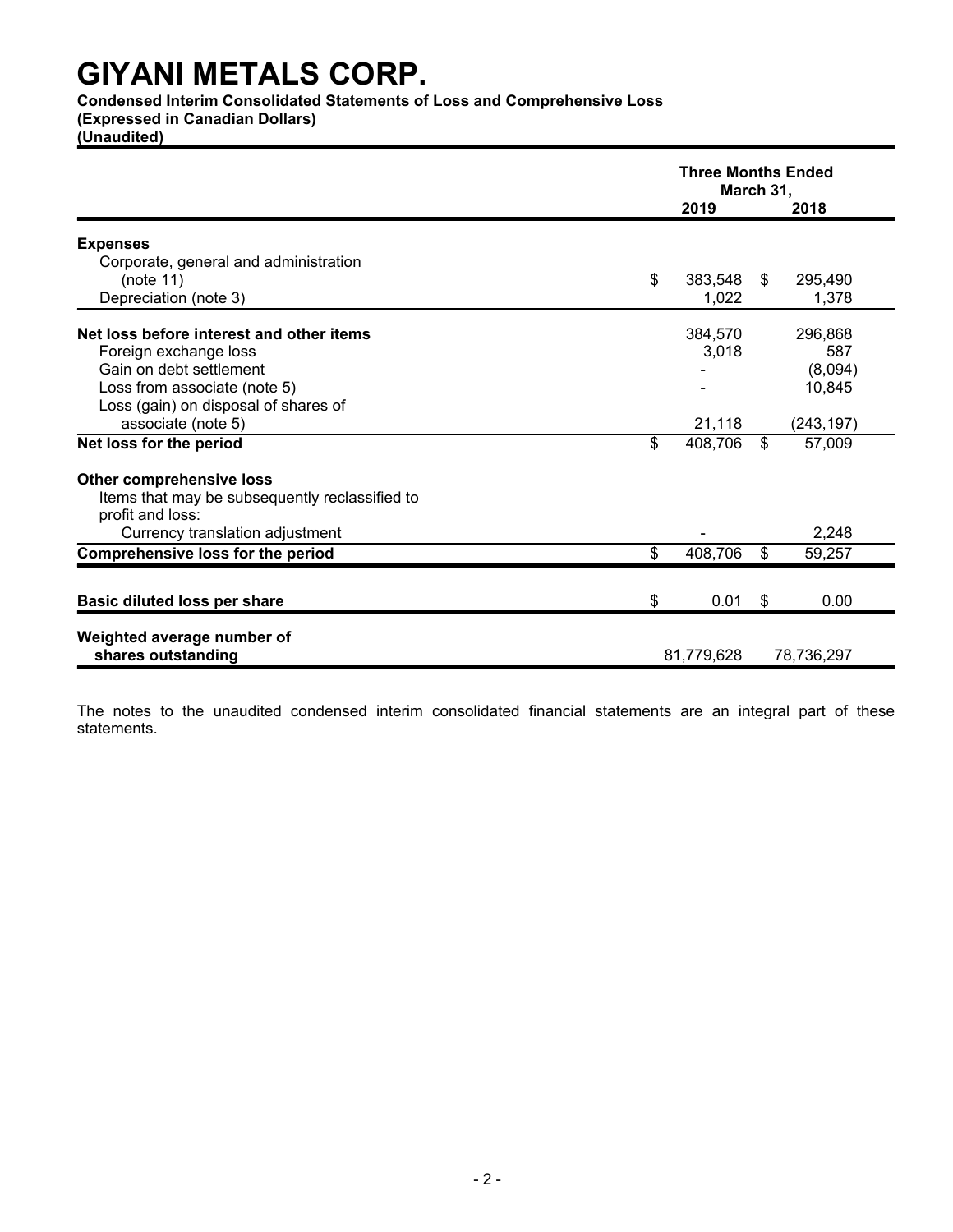**Condensed Interim Consolidated Statements of Changes in Shareholders' Equity**

# **(Expressed in Canadian Dollars)**

# **(Unaudited)**

|                                 |                          |                                |                                      |                          |                               | <b>Cumulative</b>                |                       |            |
|---------------------------------|--------------------------|--------------------------------|--------------------------------------|--------------------------|-------------------------------|----------------------------------|-----------------------|------------|
|                                 | Number                   | <b>Share Capital</b><br>Amount | <b>Contributed</b><br><b>Surplus</b> | <b>Warrants</b>          | <b>Shares to</b><br>be issued | <b>Translation</b><br>Adjustment | <b>Deficit</b>        | Total      |
| Balance, December 31, 2017      | 74.571.738               | 21.316.713                     | 5,894,488                            | 4,283,879                | 189,922                       | (165,009)                        | $$$ (29,832,854) \$   | 1,687,139  |
| Private placement, net of costs | 7,207,890                | 1,265,577                      |                                      | 656,605                  | (189, 922)                    | -                                |                       | 1,732,260  |
| Stock-based compensation        |                          |                                | 25,209                               |                          |                               |                                  |                       | 25,209     |
| Currency translation adjustment |                          |                                | $\overline{\phantom{0}}$             | $\overline{\phantom{0}}$ |                               | (2, 248)                         |                       | (2, 248)   |
| Net loss for the period         |                          |                                |                                      | $\overline{\phantom{0}}$ |                               |                                  | (57,009)              | (57,009)   |
| Balance, March 31, 2018         | 81,779,628               | 22,582,290                     | 5,919,697                            | 4,940,484                |                               | (167,257)                        | $$$ (29,889,863) \$   | 3,385,351  |
|                                 |                          |                                |                                      |                          |                               |                                  |                       |            |
| Balance, December 31, 2018      | 81.779.628               | 22.795.562                     | 6,481,999<br>Эħ.                     | 4.727.212<br>ж,          | \$.                           | (110,394)                        | $$^{(31,885,874)}$ \$ | 2,008,505  |
| Stock-based compensation        | $\overline{\phantom{0}}$ | $\overline{\phantom{0}}$       | 24,725                               | $\overline{\phantom{0}}$ |                               | $\overline{\phantom{0}}$         |                       | 24,725     |
| Net loss for the period         |                          |                                |                                      | $\blacksquare$           |                               | $\overline{\phantom{a}}$         | (408, 706)            | (408, 706) |
| Balance, March 31, 2019         | 81.779.628               | 22.795.562                     | 6.506.724                            | 4.727.212<br>£.          |                               | (110.394)                        | $$ (32, 294, 580)$ \$ | 1.624.524  |

The notes to the unaudited condensed interim consolidated financial statements are an integral part of these statements.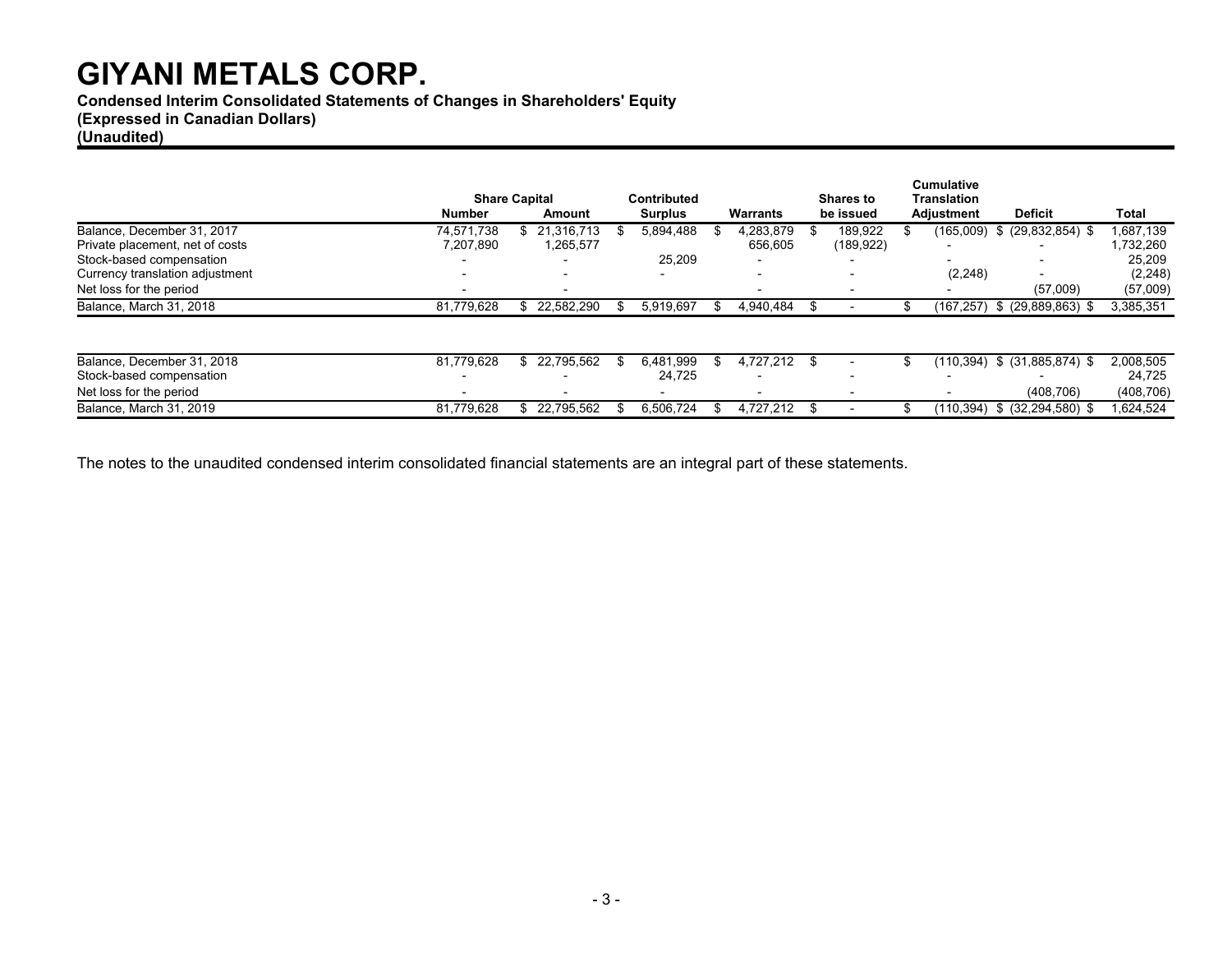# **Condensed Interim Consolidated Statements of Cash Flows**

**(Expressed in Canadian Dollars)**

**(Unaudited)**

|                                                                              | <b>Three Months Ended</b><br>March 31, |    |            |
|------------------------------------------------------------------------------|----------------------------------------|----|------------|
|                                                                              | 2019                                   |    | 2018       |
| <b>Operating Activities</b>                                                  |                                        |    |            |
| Net loss for the period                                                      | \$<br>$(408, 706)$ \$                  |    | (57,009)   |
| Depreciation                                                                 | 1,022                                  |    | 1,378      |
| Stock-based compensation                                                     | 24,725                                 |    | 25,209     |
| Loss (gain) on disposal of shares of associate                               | 21,118                                 |    | (243, 197) |
| Gain on debt settlement                                                      |                                        |    | (8,094)    |
| Loss from associate                                                          |                                        |    | 10,845     |
| Net change in non-cash working capital:                                      |                                        |    |            |
| Funds held in trust                                                          |                                        |    | 139,497    |
| Amounts receivable                                                           | (22, 853)                              |    | (30, 142)  |
| Amounts due from related party                                               | (410)                                  |    | (84)       |
| Prepaid expenses                                                             | (6, 524)                               |    | (77, 564)  |
| Accounts payable and accrued liabilities                                     | 114,240                                |    | (77,050)   |
| Amounts due to related parties                                               | 5,925                                  |    | (82, 322)  |
| Cash used in operating activities                                            | (271, 463)                             |    | (398, 533) |
|                                                                              |                                        |    |            |
| <b>Investing Activities</b><br>Exploration and evaluation asset expenditures |                                        |    |            |
|                                                                              | (12, 480)                              |    | (59, 518)  |
| Proceeds on disposal of investment in associate                              | 286,226                                |    | 350,000    |
| Cash provided from investing activities                                      | 273,746                                |    | 290,482    |
| <b>Financing Activities</b>                                                  |                                        |    |            |
| Proceeds on issuance of shares, net of issuance costs                        |                                        |    | 1,732,260  |
| Cash provided by financing activities                                        |                                        |    | 1,732,260  |
| Effect of foreign exchange on cash                                           | 468                                    |    | 5,846      |
| Change in cash during the period                                             | 2,751                                  |    | 1,630,055  |
|                                                                              |                                        |    |            |
| Cash, beginning of the period                                                | 21,107                                 |    | 97,682     |
| Cash, end of the period                                                      | \$<br>23,858                           | \$ | 1,727,737  |

The notes to the unaudited condensed interim consolidated financial statements are an integral part of these statements.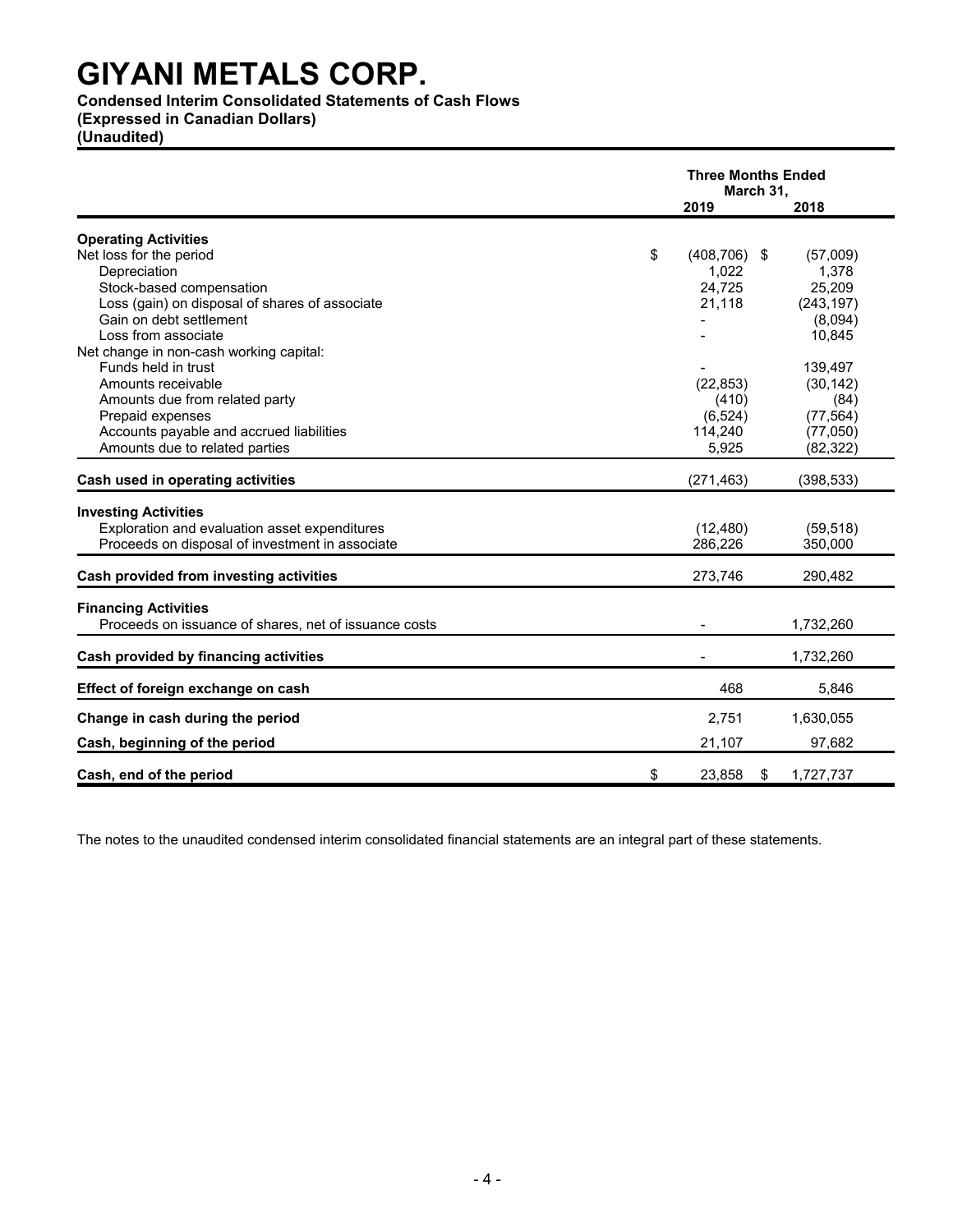# **GIYANI METALS CORP. Notes to Condensed Interim Consolidated Financial Statements March 31, 2019 (Expressed in Canadian Dollars) (Unaudited)**

# **1. Nature of operations and going concern**

Giyani Metals Corp., formerly Giyani Gold Corp. ("Giyani", or "the Company") was incorporated under the Canada Business Corporations Act on July 26, 2007 and continued under the Business Corporations Act of British Columbia on August 4, 2010. The Company has focused its full attention to advance its manganese exploration stage assets within the Kanye Basin in south eastern Botswana, Africa (the "Kanye Project"). Previously the Company was seeking other business opportunities and it was engaged in the acquisition, exploration, evaluation and development of gold resource properties in South Africa and Canada. The registered address is Suite 403 - 277 Lakeshore Road East, Oakville, Ontario, L6J 6J3. During the three months ended March 31, 2019 the Company changed its trading symbol under the TSX Venture Exchange ("TSXV") to "EMM". The Company previously traded on the TSXV under the symbol "WDG".

On July 17, 2017, the Company announced a name change from Giyani Gold Corp. to Giyani Metals Corp. to accurately reflect new business developments and marketing of its products.

These unaudited condensed interim consolidated financial statements have been prepared using International Financial Reporting Standards ("IFRS") applicable to a "going concern", which assume that the Company will continue in operation for the foreseeable future and will be able to realize its assets and discharge its liabilities in the normal course of operations.

These consolidated financial statements do not reflect any adjustments that may be necessary if the Company is unable to continue as a going concern. The Company reported a net loss of \$408,706 for the three months ended March 31, 2019 (three months ended March 31, 2018 - \$57,009) and had an accumulated deficit of \$32,294,580 at March 31, 2019 (December 31, 2018 - \$31,885,874). The Company has negative working capital of \$459,870 (December 31, 2018 - \$372,243). The continuing operations of the Company are dependent on its ability to generate future cash flows or obtain additional financing. Management is of the opinion that additional funds will be obtained from external financing to meet the Company's liabilities and commitments as they become due, although there is a risk that additional financing will not be available on a timely basis or on terms acceptable to the Company. These factors indicate the existence of material uncertainties that may cast significant doubt as to the Company's ability to continue as a going concern and accordingly use accounting principles applicable to a going concern.

### **2. Basis of preparation**

### Statement of compliance

These unaudited condensed interim consolidated financial statements, including comparatives, have been prepared in accordance with International Accounting Standards ("IAS") 34 'Interim Financial Reporting' ("IAS 34") using accounting policies consistent with IFRS issued by the International Accounting Standards Board ("IASB") and Interpretations of the International Financial Reporting Interpretations Committee ("IFRIC"). The accounting policies and methods of computation applied by the Company in these unaudited condensed interim consolidated financial statements are the same as those applied in the Company's audited annual consolidated financial statements for the year ended December 31, 2018, other than as noted below. Any subsequent changes to IFRS that are given effect in the Company's annual consolidated financial statements for the year ending December 31, 2018 could result in restatement of these unaudited condensed interim consolidated financial statements.

These unaudited condensed interim consolidated financial statements were authorized for issuance by the Board of Directors of the Company on May 24, 2019.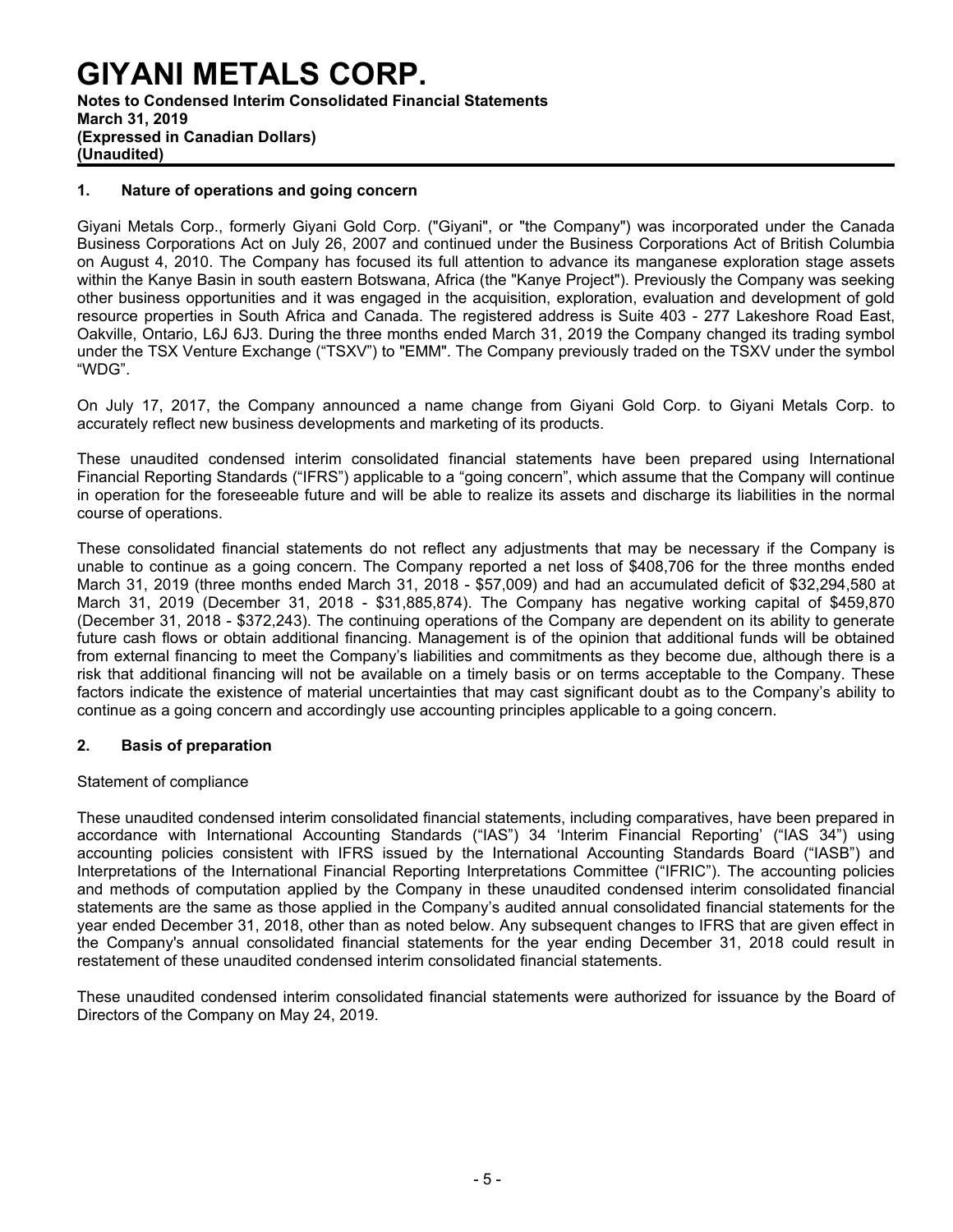# **GIYANI METALS CORP. Notes to Condensed Interim Consolidated Financial Statements**

**March 31, 2019 (Expressed in Canadian Dollars) (Unaudited)**

# **2. Basis of preparation (continued)**

# New standards adopted

# (a) Leases and right-of-use assets

In January 2016, the IASB issued IFRS 16 - Leases ("IFRS 16"), replacing IAS 17 - Leases. IFRS 16 provides a single lessee accounting model and requires the lessee to recognize assets and liabilities for all leases on its statement of financial position, providing the reader with greater transparency of an entity's lease obligations.

At January 1, 2019, the Company adopted the following:

All leases are accounted for by recognising a right-of-use asset and a lease liability except for:

- Leases of low value assets; and
- Leases with a duration of twelve months or less.

Lease liabilities are measured at the present value of the contractual payments due to the lessor over the lease term, with the discount rate determined by the incremental borrowing rate on commencement of the lease is used. Variable lease payments are only included in the measurement of the lease liability if they depend on an index or rate. In such cases, the initial measurement of the lease liability assumes the variable element will remain unchanged throughout the lease term. Other variable lease payments are expensed in the period to which they relate.

On initial recognition, the carrying value of the lease liability also includes:

- Amounts expected to be payable under any residual value guarantee;
- The exercise price of any purchase option granted if it is reasonably certain to assess that option;
- Any penalties payable for terminating the lease, if the term of the lease has been estimated on the basis of any termination option being exercised.

Right-of-use assets are initially measured at the amount of the lease liability, reduced for any lease incentives received, and increased for:

- Lease payments made at or before commencement of the lease;
- Initial direct costs incurred; and
- The amount of any provision recognised where the Company is contractually required to dismantle, remove or restore the leased asset.

Lease liabilities, on initial measurement, increase as a result of interest charged at a constant rate on the balance outstanding and are reduced for lease payments made.

Right-of-use assets are amortised on a straight-line basis over the remaining term of the lease or over the remaining economic life of the asset if this is judged to be shorter than the lease term.

When the Company revises its estimate of the term of any lease, it adjusts the carrying amount of the lease liability to reflect the payments to make over the revised term, which are discounted at the same discount rate that applied on lease commencement. The carrying value of lease liabilities is similarly revised when the variable element of future lease payments dependent on a rate or index is revised. In both cases an equivalent adjustment is made to the carrying value of the right-of-use asset, with the revised carrying amount being amortised over the remaining (revised) lease term.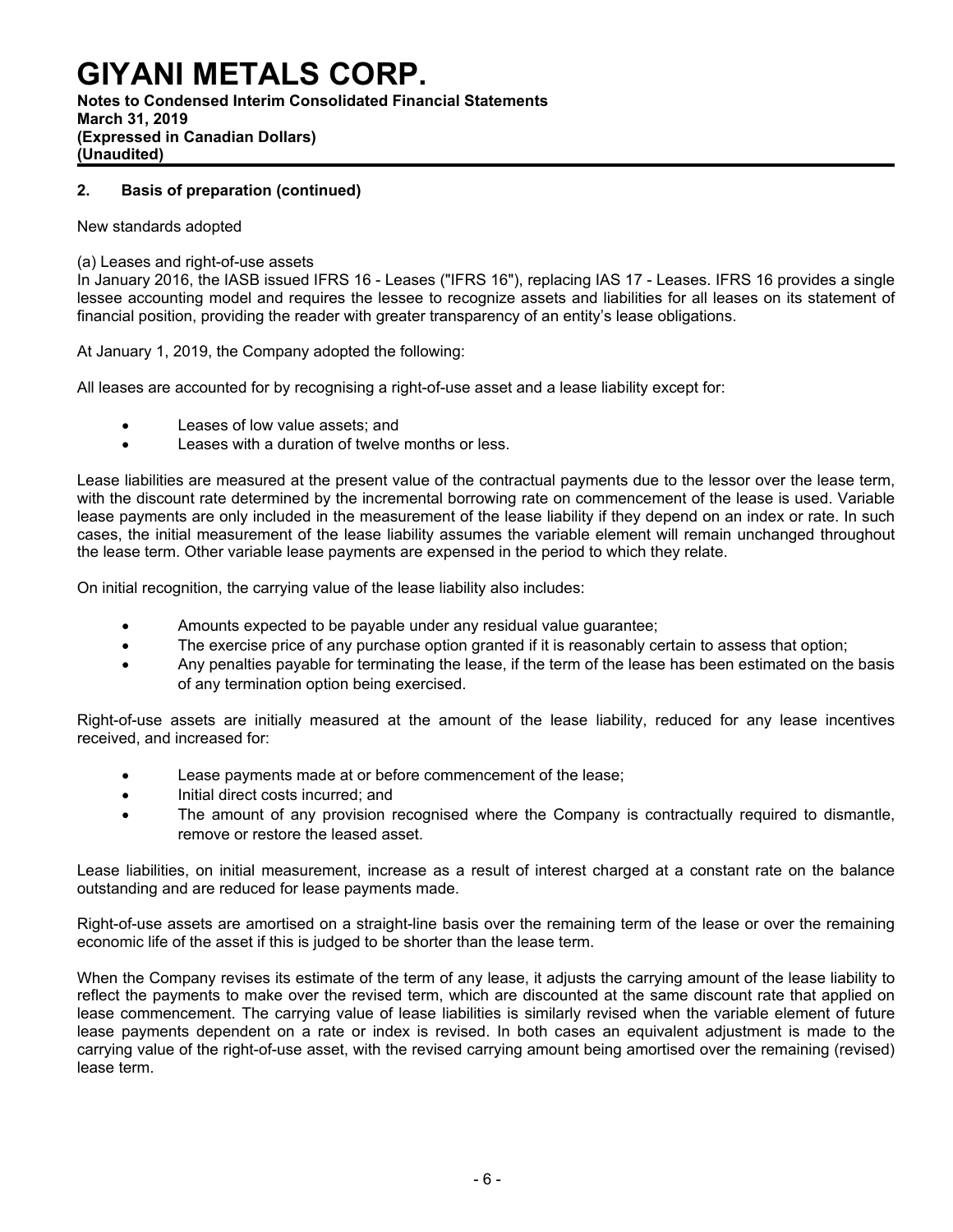# **GIYANI METALS CORP. Notes to Condensed Interim Consolidated Financial Statements**

**March 31, 2019 (Expressed in Canadian Dollars)**

**(Unaudited)**

# **2. Basis of preparation (continued)**

New standards adopted (continued)

# (b) Uncertainty over Income Tax Treatments

On June 7, 2017, the IASB issued IFRIC Interpretation 23 Uncertainty over Income Tax Treatments. The Interpretation provides guidance on the accounting for current and deferred tax liabilities and assets in circumstances in which there is uncertainty over income tax treatments. The Interpretation is applicable for annual periods beginning on or after January 1, 2019. Earlier application is permitted. At January 1, 2019, the Company adopted this standard and there was no material impact on the Company's unaudited condensed interim consolidated financial statements.

# **3. Equipment**

| Cost                                                                         | <b>Furniture</b><br>and<br><b>Fixture</b> |         | Mining and<br><b>Exploration</b> |    | Computer<br><b>Equipment</b> |          | <b>Equipment</b> |          | Total            |
|------------------------------------------------------------------------------|-------------------------------------------|---------|----------------------------------|----|------------------------------|----------|------------------|----------|------------------|
| Balance, December 31, 2017,<br>December 31, 2018 and<br>March 31, 2019<br>\$ | 31,186                                    | S       | 21,724                           | S  | 21,175                       | \$       | 32,743           | \$       | 106,828          |
| <b>Accumulated depreciation</b>                                              |                                           |         |                                  |    |                              |          |                  |          |                  |
| \$<br>Balance, December 31, 2017<br>Depreciation for the period              | 23,925<br>2,420                           | \$.     | 21,724                           | \$ | 21,175                       | \$       | 17,275<br>3,092  | \$       | 84,099<br>5,512  |
| \$<br>Balance, December 31, 2018<br>Depreciation for the period              | 26,345<br>403                             | \$.     | 21,724                           | \$ | 21,175                       | \$       | 20,367<br>619    | \$       | 89,611<br>1,022  |
| \$<br>Balance, March 31, 2019                                                | 26,748                                    | \$      | 21,724                           | \$ | 21,175                       | \$       | 20,986           | \$       | 90,633           |
| Net book value                                                               |                                           |         |                                  |    |                              |          |                  |          |                  |
| \$<br>Balance, December 31, 2018<br>Balance, March 31, 2019                  | 4,841<br>4,438                            | \$<br>S |                                  | \$ |                              | \$<br>\$ | 12.376<br>11,757 | \$<br>\$ | 17.217<br>16,195 |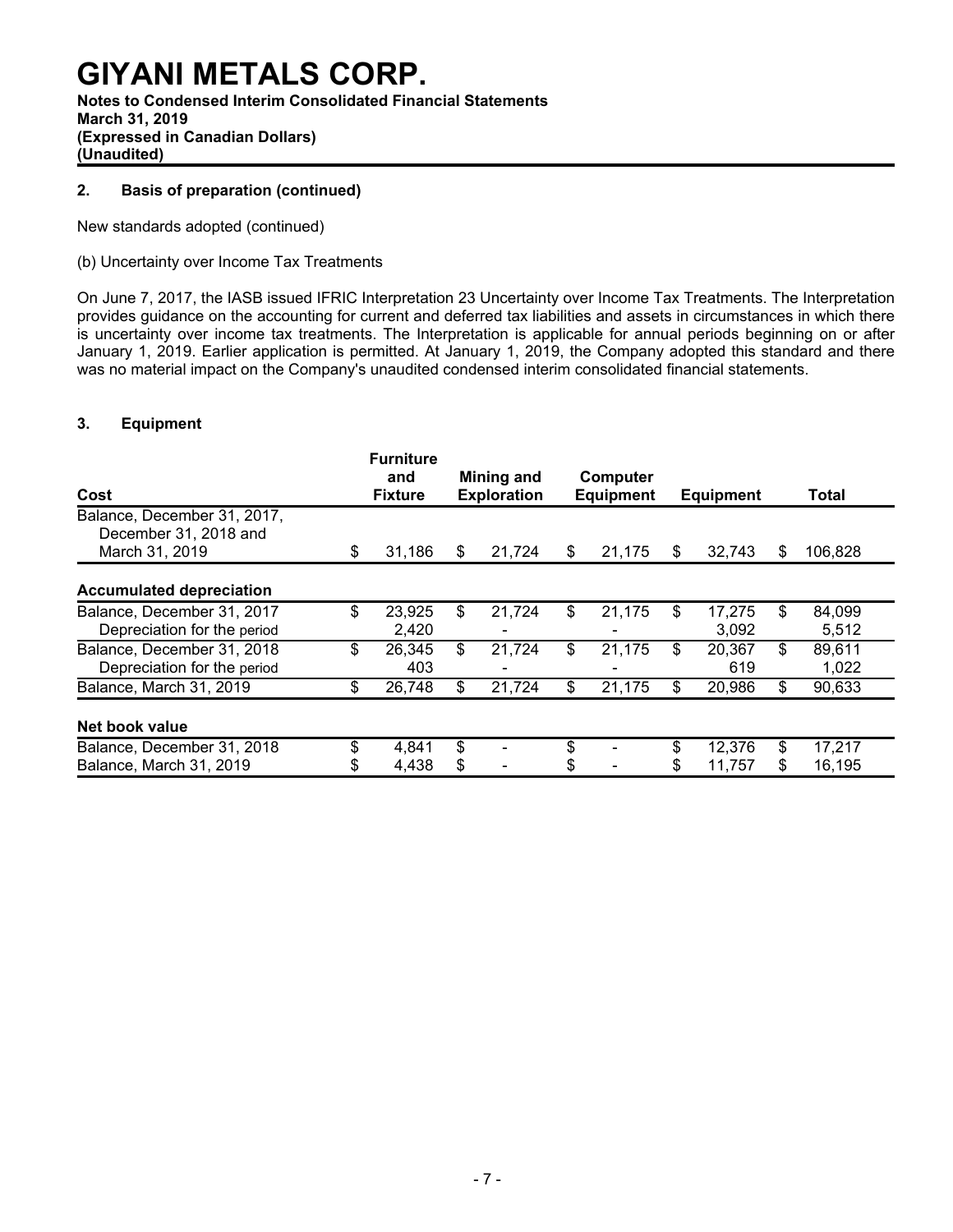# **GIYANI METALS CORP. Notes to Condensed Interim Consolidated Financial Statements March 31, 2019 (Expressed in Canadian Dollars)**

**(Unaudited)**

### **4. Exploration and evaluation assets**

#### **Botswana**

On April 11, 2017, the Company announced the acquisition of six new prospecting licenses that encompass the past producing Kgwakgwe Hill Manganese Mine ("K. Hill") located in the Kanye Basin, south eastern Botswana. Binding agreements were signed with Everbroad Investments (Pty) ("Everbroad") Limited and Marcelle Holdings (Pty) Limited ("Marcelle") to acquire an 88% interest in PL322/2016 (Kgwakgwe Hill License) and 100% interest in PL336/2016 to PL340/2016 (adjacent to K. Hill) inclusive by making cash payments totaling US\$75,000 (paid).

On July 13, 2017, the Company signed a definitive agreement (the "Agreement") with Marcelle to acquire an 88% interest in seven prospecting licences (PL294/2016 to PL300/2016 inclusive) by making cash payments totaling BWP 980,000 Botswana Pula (paid). Additionally, the Agreement included the completion of the acquisition of 100% interest in five prospecting licences from Marcelle and an 88% interest in one prospecting licence from Everbroad as mentioned above. The Agreement also included the acquisition of a 100% interest in Menzi Battery (Pty) Limited ("Menzi"), a company incorporated in accordance with the laws of Botswana, by issuing two million common shares of Giyani (issued). The acquisition of Menzi was treated as an asset acquisition as Menzi did not meet the definition of a business under IFRS.

On November 16, 2017, the Company announced the acquisition of an additional licence near the town of Lobatse ("The Lobatse Prospect"). The Lobatse Prospect is located 40 km east of K. Hill. The Lobatse Prospect, along with K. Hill and the Otse Prospect near the town of Otse, are all located within the boundaries of the Kanye Project area.

All licences have an initial expiry date of December 31, 2019, except for the Lobatse Prospect licence which has an initial expiry December 31, 2020. The licences have minimum aggregated Botswana Pula expenditures of BWP25,450,000 (approximately \$3,043,000) by December 31, 2019 and additional expenditures of BWP2,950,000 (approximately \$350,000) by December 31, 2020 and can be renewed prior to the initial expiry date. The majority of the current expenditures, as shown below, are expected to qualify towards the minimum required expenditures.

The following table shows the continuity of the acquisition costs and expenditures incurred on the Kanye Project:

|                             | <b>Kanye Project</b> |
|-----------------------------|----------------------|
| Balance, December 31, 2017  | \$1,088,729          |
| <b>Current expenditures</b> | 913,131              |
| Foreign exchange            | (28, 639)            |
| Balance, December 31, 2018  | \$1,973,221          |
| <b>Current expenditures</b> | 12,480               |
| Foreign exchange            | (468)                |
| Balance, March 31, 2019     | \$1,985,233          |

### **South Africa**

#### *Rock Island Gold Project*

Pursuant to the joint operation agreement relating to the assets of Rock Island, the Company funds the joint operation with Corridor Mining Resources ("CMR") on a 50:50 basis, whereby both parties are to share the costs evenly on an ongoing basis. Exploration costs are recorded in a loan account where interest is accrued at an agreed upon rate. This loan will be repaid out of proceeds from the sale of the Rock Island asset. The loan is unsecured, with no fixed repayment terms and bears interest at South African prime +1%. As at March 31, 2019, the Company had advanced \$1,748,823 to Rock Island for exploration work.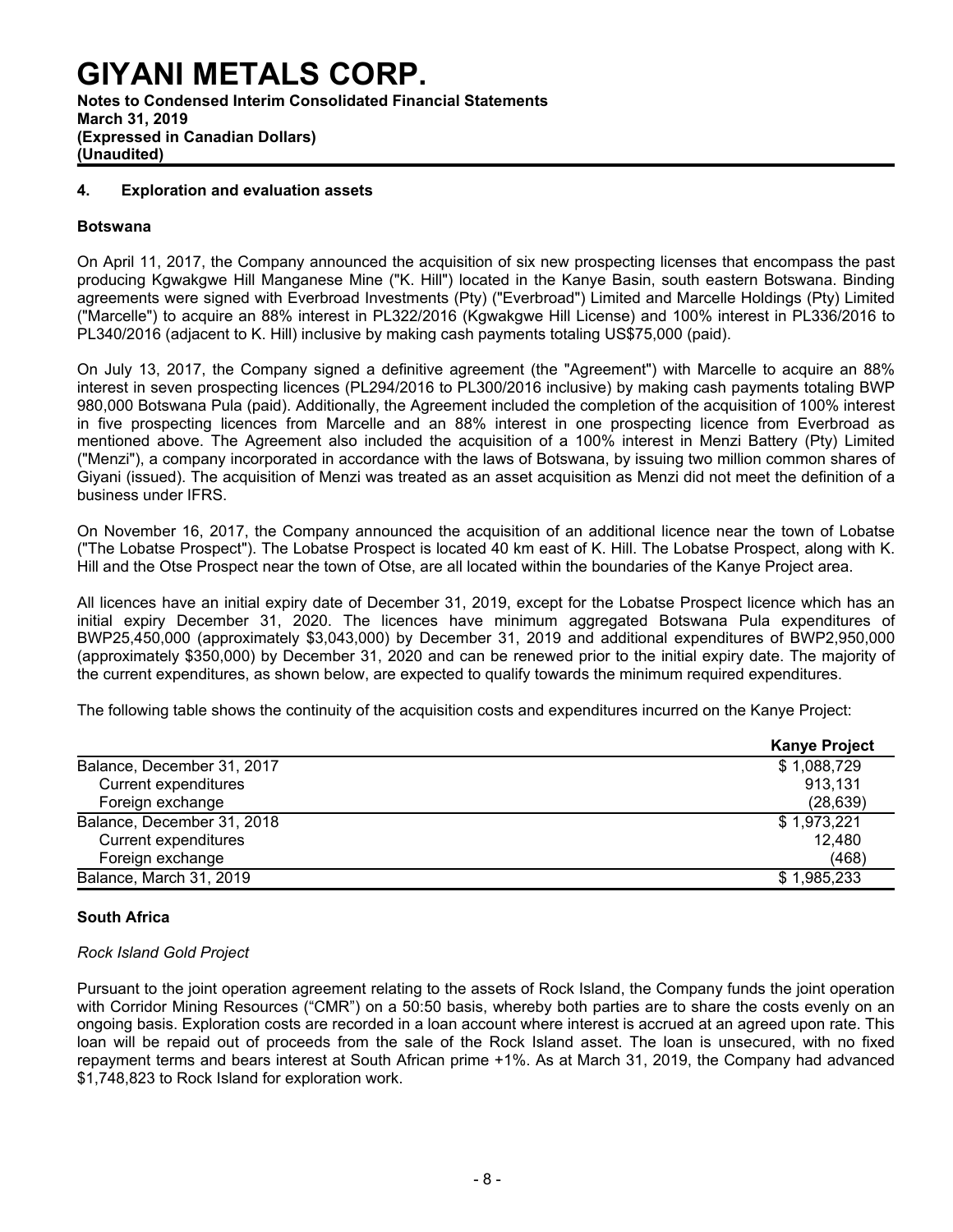# **GIYANI METALS CORP. Notes to Condensed Interim Consolidated Financial Statements March 31, 2019 (Expressed in Canadian Dollars) (Unaudited)**

# **4. Exploration and evaluation assets (continued)**

The Company's exploration permits expired on July 10, 2015. Prior to expiry, an application to extend for a three year retention permit was submitted to the Department of Mineral Resources (the "DMR"). This application was submitted by Giyani's partner CMR. At the time, no competing applications were submitted. The DMR confirmed receipt of the application on May 4, 2016. For accounting purposes, the Company continues to present the Rock Island Gold Project at \$nil.

The Company continues to work towards recovering the loan receivable (approximately \$735,000) owed to it by CMR, its joint venture partner on the Rock Island Gold Project. Given the uncertainty of collectability, no amounts have been recorded as receivable in these unaudited condensed interim consolidated financial statements.

### **5. Investment in associate**

On September 23, 2016, as a result of the deconsolidation of Canoe, an equity investment in Canoe of \$906,952 was recorded based on the fair value of the shares held on that date. During the year ended December 31, 2017, Canoe issued additional common shares. As a result the Company's ownership in Canoe decreased from 33.3% to 23.7%.

On January 29, 2018, the Company sold 2,800,000 common shares of Canoe for proceeds of \$350,000, resulting in a gain on disposal of shares of associate of \$243,197. As a result, the Company's ownership in Canoe decreased to 19.7%.

During the three months ended March 31, 2019, the Company sold 10,780,000 common shares of Canoe for proceeds of \$286,226 and net of costs of \$2,934, resulting in a loss on disposal of shares of associate of \$21,118. As a result of this sale the Company's ownership in Canoe decreased to under 5% and the Company ceased to have significant influence over Canoe. As such the Company no longer accounts for the investment in Canoe using the equity method and has presented the investment in Canoe for the three months ended March 31, 2019 subsequent to the sale of the shares at fair market value.

The continuity of investment in associate is as follows:

|                                             |   | Investment<br>in associate |
|---------------------------------------------|---|----------------------------|
| Balance, December 31, 2017                  | S | 632,128                    |
| Loss pick-up from associate during the year |   | (135, 015)                 |
| Disposal                                    |   | (106, 803)                 |
| Balance, December, 31, 2018                 |   | 390,310                    |
| Disposal                                    |   | (307, 344)                 |
| Balance, March 31, 2019                     |   | 82,966                     |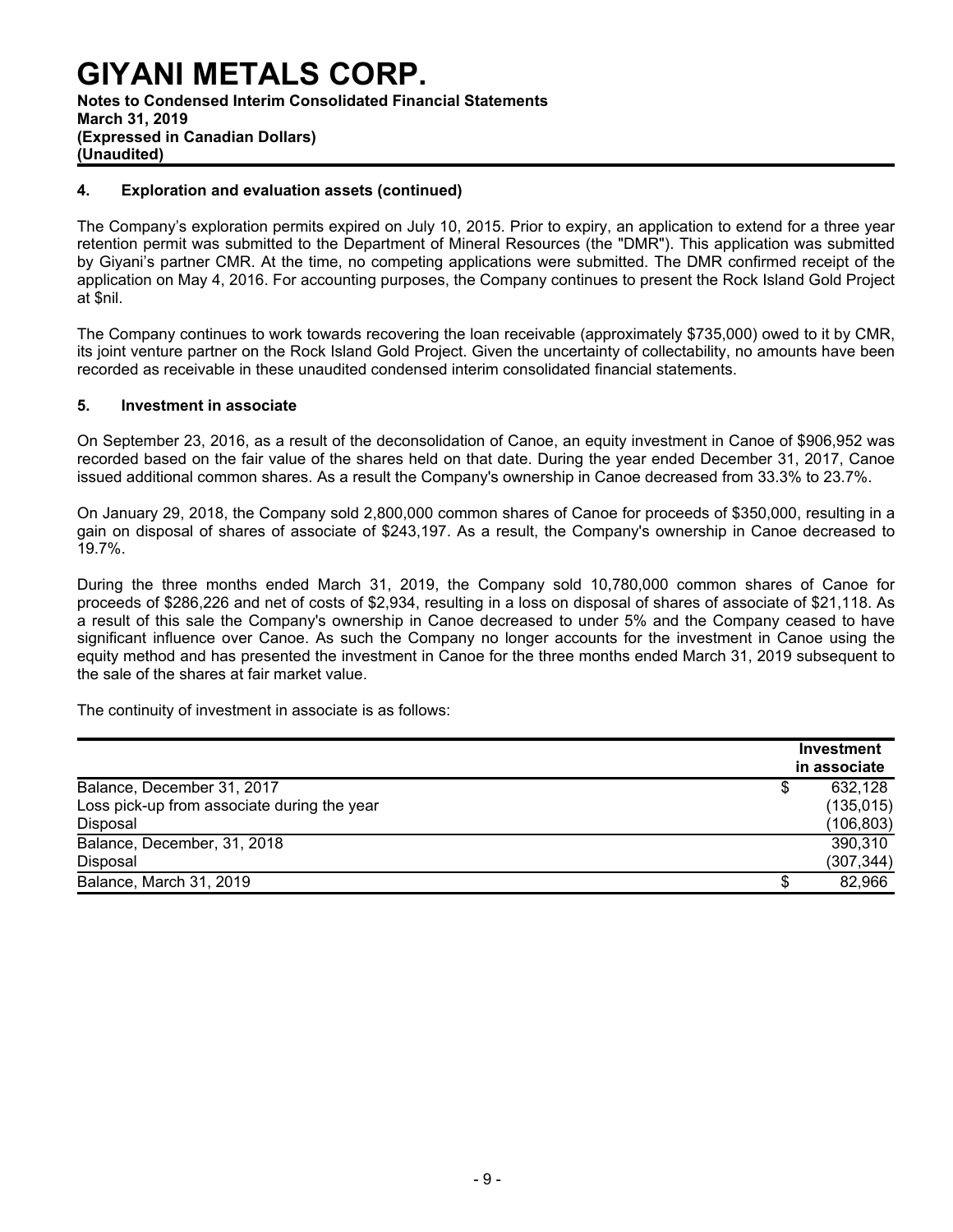**Notes to Condensed Interim Consolidated Financial Statements March 31, 2019 (Expressed in Canadian Dollars) (Unaudited)**

# **6. Other liabilities**

During the year ended December 31, 2017, the Company transferred \$106,943 of accounts payable (the "Statutebarred Claims") to other liabilities on the basis that any claims in respect of the Statute-barred Claims were statutebarred under the Limitations Act (Ontario). The Statute-barred Claims related to expenses billed by and third party liabilities incurred by prior management of the Company prior to December 2015. However, for accounting purposes under IFRS, a debt can only be removed from the Company's Statement of Financial Position when it is extinguished meaning only when the contract is discharged or canceled or expires. The effect of the Limitations Act is to prevent a creditor from enforcing an obligation but it does not formally extinguish the debt for accounting purposes. It is the position of management of the Company that the Statute-barred Claims cannot be enforced by the creditors, do not create any obligation for the Company to pay out any cash and do not affect the financial or working capital position of the Company. The Statute-barred Claims are required to be reflected on the Company's Statement of Financial Position as a result of the current interpretation of IFRS, but they are classified as long-term liabilities since the Company has no intention or obligation to pay these Statute-barred Claims and the creditors cannot enforce payment of the Statute-barred Claims. While inclusion of these items is intended solely to comply with the requirements of IFRS, the Company in no way acknowledges any of the Statute-barred Claims.

# **7. Share capital**

a) Authorized share capital

Unlimited number of common shares without par value.

b) Issued share capital

The following is a continuity of shares issued:

|                                                       | <b>Shares</b> | Amount                   |
|-------------------------------------------------------|---------------|--------------------------|
| Balance, December 31, 2017                            |               | 74,571,738 \$ 21,316,713 |
| Private placement (i)                                 | 7,207,890     | 1,982,170                |
| Valuation of warrants issued in private placement (i) |               | (656, 605)               |
| Share issuance costs (i)                              |               | (59,988)                 |
| Balance, March 31, 2018                               |               | 81,779,628 \$ 22,582,290 |
| Balance, December 31, 2018                            |               | 81,779,628 \$21,316,713  |
| Balance, March 31, 2019                               |               | 81,779,628 \$21,316,713  |

(i) On February 8, 2018, the Company closed a non-brokered private placement of 7,207,890 units for total gross proceeds of \$1,982,170. Each unit consisted of one common share of Giyani at a price of \$0.275 per share and one half of a share purchase warrant exercisable at \$0.40 for a period of 18 months from the date of issuance. Total transaction costs of \$59,988 were incurred including finders' fees of \$43,374.

The 3,603,945 warrants and 157,723 finders' warrants were assigned a fair value of \$629,150 and \$27,455, respectively, which was determined using the Black-Scholes option pricing model using the following weighted average assumptions: share price - \$0.37, dividend yield - 0%; expected volatility (based on historical price data of the Company's common share) - 119%; risk-free interest rate - 0.82%; and an expected life - 1.5 years.

Officers and directors of the Company subscribed for 1,187,291 units in the private placement for gross proceeds of \$326,505. Related parties settled \$69,755 of debt in conjunction with the private placement.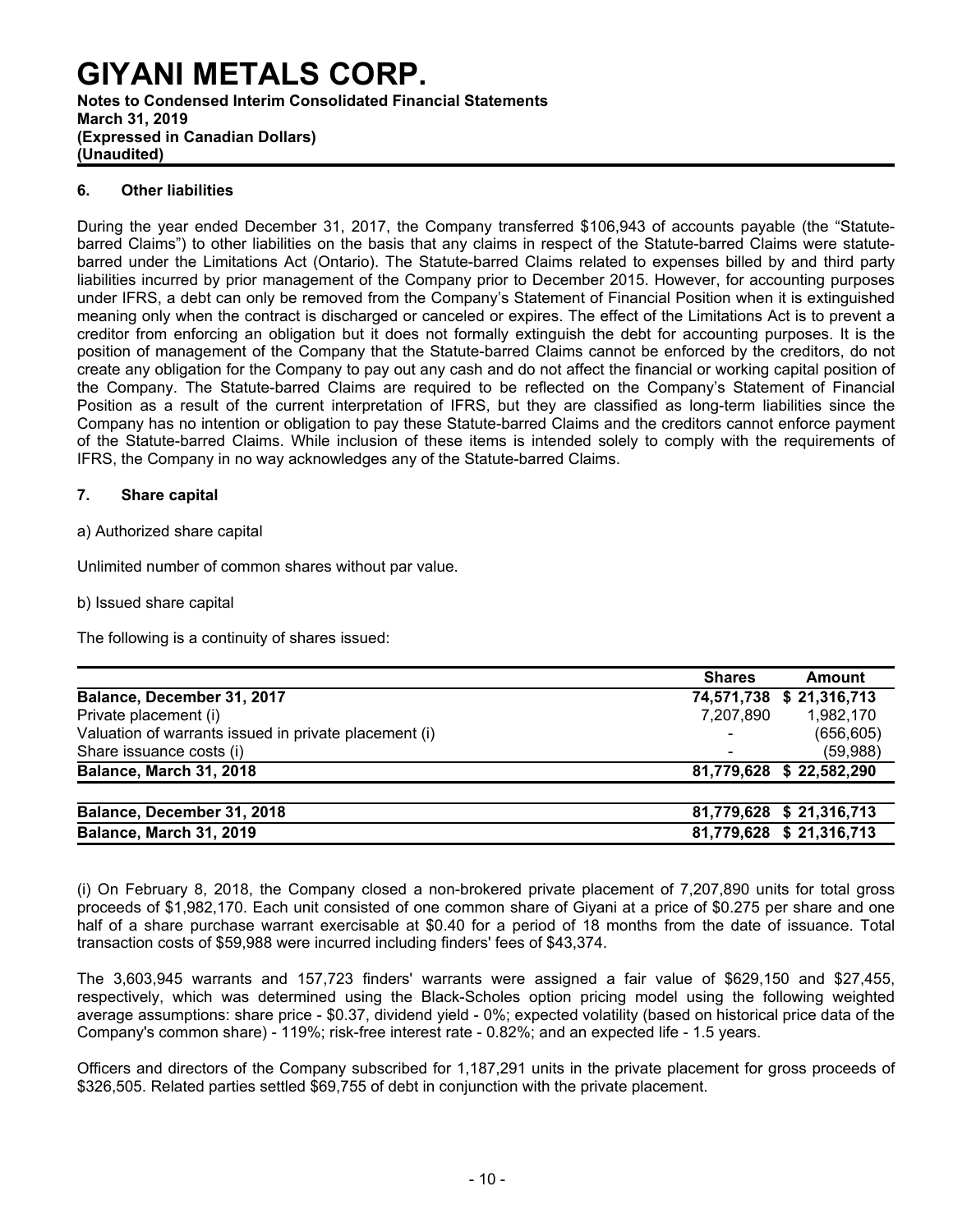**(Expressed in Canadian Dollars)**

**(Unaudited)**

# **8. Stock options**

The Company has adopted an incentive stock option plan in accordance with the policies of the TSXV, under which the Board of Directors of the Company may grant to directors, officers, employees and consultants of the Company, non-transferable options to purchase common shares provided the number of shares reserved for issuance under the stock option plan shall not exceed 10% of the issued and outstanding common shares, exercisable for a period of up to five years from the date of grant. The Board of Directors determines the price per common share and the number of common shares, which may be allotted to directors, officers, employees and consultants, and all other terms and conditions of the option, subject to the rules of the TSXV.

Stock option transactions are summarized as follows:

|                                               | Number of stock<br>options outstanding |   | <b>Weighted average</b><br>exercise price |
|-----------------------------------------------|----------------------------------------|---|-------------------------------------------|
| Balance, December 31, 2017 and March 31, 2018 | 4.900.000                              |   | 0.27                                      |
| Balance, December 31, 2018<br>Expired         | 7,450,000<br>(400,000)                 | S | 0.25<br>0.25                              |
| Balance, March 31, 2019                       | 7,050,000                              |   | 0.27                                      |

Stock options outstanding as at March 31, 2019:

| <b>Expiry date</b> | <b>Exercise</b><br>price(\$) | Remaining<br>contractual<br>life (years) | Total<br>options | <b>Options</b><br>exercisable |
|--------------------|------------------------------|------------------------------------------|------------------|-------------------------------|
| June 24, 2021      | 0.10                         | 2.24                                     | 1,050,000        | 1,050,000                     |
| August 3, 2021     | 0.31                         | 2.34                                     | 650,000          | 650,000                       |
| May 1, 2022        | 0.34                         | 3.09                                     | 1,400,000        | 1,400,000                     |
| November 28, 2022  | 0.30                         | 3.67                                     | 750,000          | 750,000                       |
| April 25, 2023     | 0.23                         | 4.07                                     | 350,000          | 350,000                       |
| May 29, 2023       | 0.35                         | 4.16                                     | 200,000          | 100.000                       |
| September 28, 2023 | 0.28                         | 4.50                                     | 2,650,000        | 1,950,000                     |
|                    |                              |                                          | 7,050,000        | 6,250,000                     |

# **9. Warrants**

Warrant transactions are summarized as follows:

|                                               | Number of<br>warrants outstanding | <b>Weighted average</b><br>exercise price (\$) |
|-----------------------------------------------|-----------------------------------|------------------------------------------------|
| Balance, December 31, 2017                    | 1,760,789                         | 0.70                                           |
| Issued (note $7(b)(i)$ )                      | 3,761,665                         | 0.40                                           |
| Balance, March 31, 2018                       | 5.522.454                         | 0.50                                           |
| Balance, December 31, 2018 and March 31, 2019 | 3,761,665                         | 0.40                                           |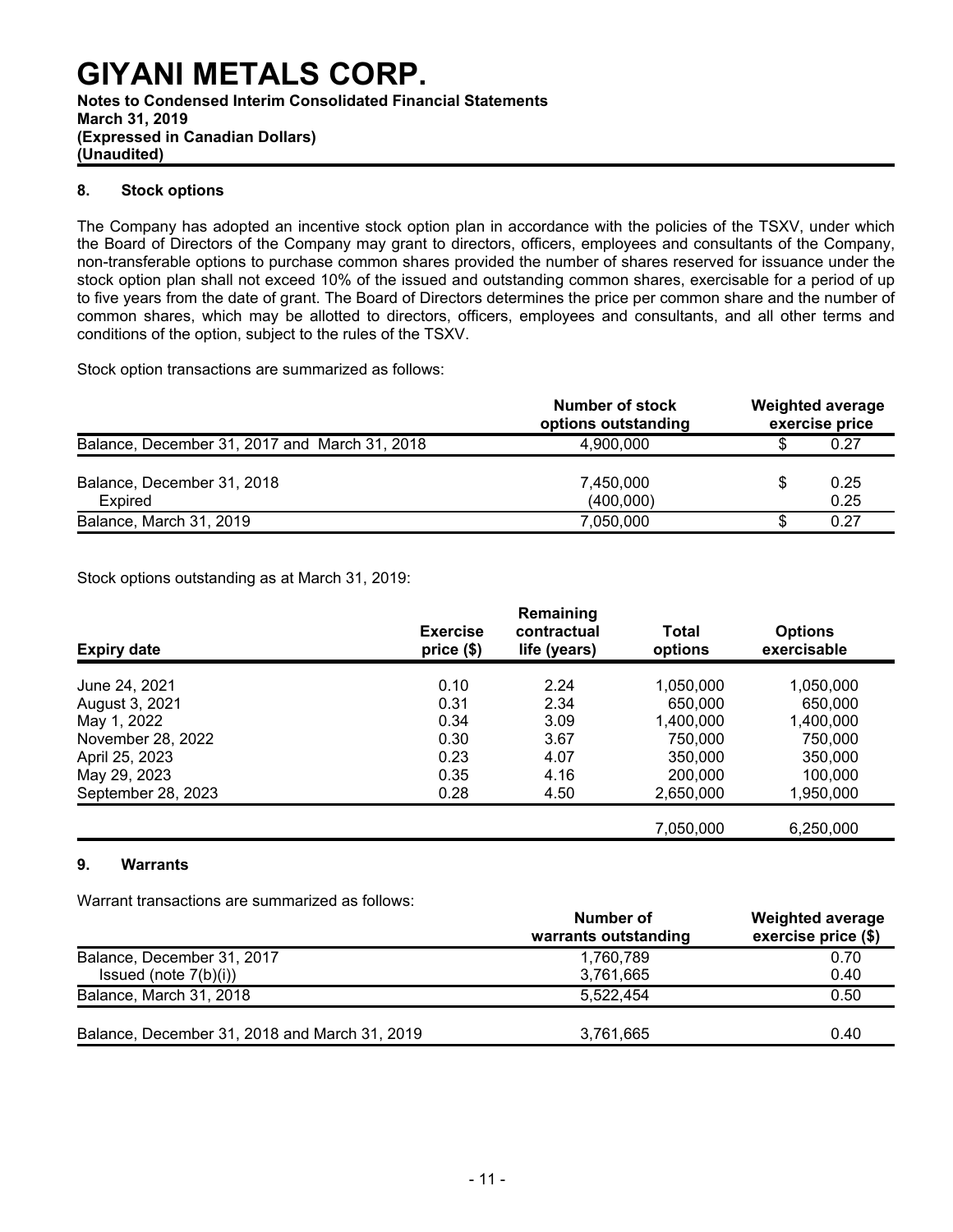**Notes to Condensed Interim Consolidated Financial Statements March 31, 2019 (Expressed in Canadian Dollars) (Unaudited)**

# **9. Warrants (continued)**

Warrants outstanding as at March 31, 2019:

| <b>Expiry date</b>               | <b>Exercise</b><br>price(\$) | Remaining<br>contractual<br>life (years) | Warrants<br>exercisable |
|----------------------------------|------------------------------|------------------------------------------|-------------------------|
| August 7, 2019                   | 0.40                         | 0.35                                     | 3,548,942               |
| August 8, 2019                   | 0.40                         | 0.36                                     | 55,000                  |
| August 7, 2019 (broker warrants) | 0.40                         | 0.35                                     | 150,023                 |
| August 8, 2019 (broker warrants) | 0.40                         | 0.36                                     | 7,700                   |
|                                  |                              |                                          | 3.761.665               |

# **10. Related party transactions**

Management and consulting fees of \$139,753 (three months ended March 31, 2018 - \$144,310) were paid or accrued to officers and directors of the Company or to companies controlled by officers or directors of the Company during the three months ended March 31, 2019.

The Chief Financial Officer ("CFO") of the Company is a senior employee of Marrelli Support Services Inc. ("MSSI"). During the three months ended March 31, 2019, the Company paid or accrued professional fees of \$7,900 (three months ended March 31, 2018 - \$8,302) to MSSI. These services were incurred in the normal course of operations for general accounting and financial reporting matters. MSSI also provides bookkeeping services to the Company. As at March 31, 2019, MSSI was owed \$5,955 (December 31, 2018 - \$5,970) with respect to services provided. The balance owed was recorded in the consolidated statement of financial position as amounts due to related parties.

As at March 31, 2019, the Company owed \$85,425 (December 31, 2018 - \$91,212) to directors and officers of the Company and entities controlled by or associated with directors and officers of the Company. These amounts were included in due to related parties.

Refer to note 5 for sale of Canoe shares.

Refer to note 7(b) for insider's participation in private placements.

As at March 31, 2019, the Company had \$96,257 (December 31, 2018 - \$95,847) receivable from Canoe.

# **11. Corporate, general and administrative**

|                            | <b>Three Months Ended</b><br>March 31, |         |               |  |  |
|----------------------------|----------------------------------------|---------|---------------|--|--|
|                            |                                        | 2019    | 2018          |  |  |
| Professional fees          | \$                                     | 109,869 | \$<br>113,567 |  |  |
| Salaries and benefits      |                                        | 45,481  | 50,324        |  |  |
| Stock-based compensation   |                                        | 24,725  | 25,209        |  |  |
| Regulatory fees            |                                        | 9,501   | 15,801        |  |  |
| Shareholder information    |                                        | 81,172  | 28,551        |  |  |
| Travel                     |                                        | 85,556  | 45,812        |  |  |
| General and administrative |                                        | 27,244  | 16,226        |  |  |
|                            | \$                                     | 383.548 | 295,490<br>S  |  |  |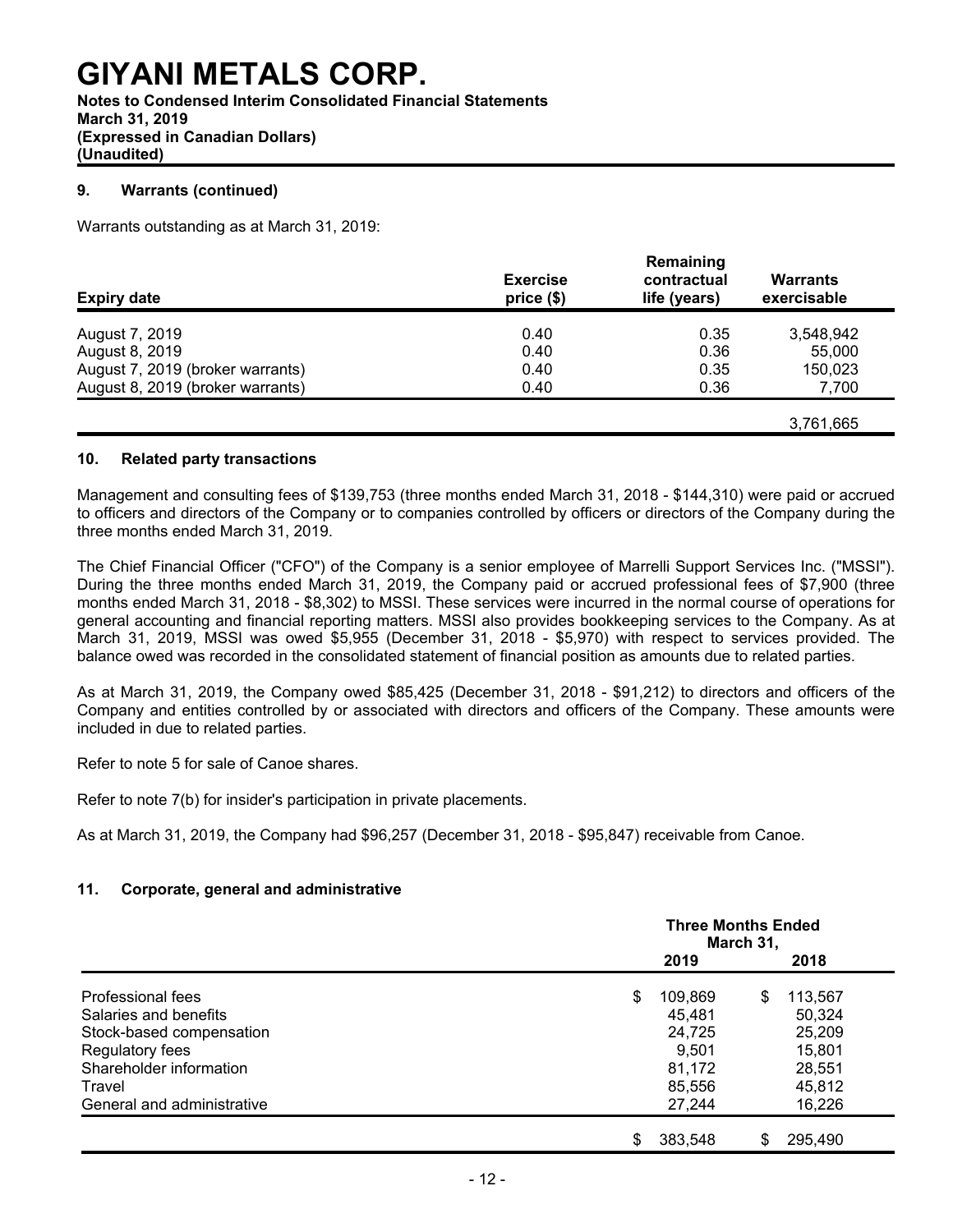### **12. Segmented information**

Operating segments are reported in a manner consistent with internal reporting provided to the chief operating decision-maker. The chief operating decision-maker is responsible for allocating resources and assessing performance of the operating segments and has been identified as the Company's Chief Executive Officer.

The Company has three operating segments: the exploration, evaluation and development of manganese and precious metal mining projects located in Botswana ("Botswana Mining") and South Africa ("South Africa Mining"). The rest of the entities within the Company are grouped into a secondary segment ("Corporate").

The segmental report is as follows:

| March 31, 2019                                       |                                  | <b>Botswana</b><br><b>Mining</b><br>2,048,891<br>4,537 | <b>South Africa</b><br><b>Mining</b> |         | Corporate |                                 | <b>Total</b> |                                   |  |
|------------------------------------------------------|----------------------------------|--------------------------------------------------------|--------------------------------------|---------|-----------|---------------------------------|--------------|-----------------------------------|--|
| Total assets<br><b>Total liabilities</b><br>Net loss | \$                               |                                                        | \$                                   | 112,457 | \$        | 290.065<br>601,975<br>404,169   | \$.          | 2,338,956<br>714,432<br>408,706   |  |
| December 31, 2018                                    | <b>Botswana</b><br><b>Mining</b> |                                                        | <b>South Africa</b><br><b>Mining</b> |         | Corporate |                                 | <b>Total</b> |                                   |  |
| Total assets<br><b>Total liabilities</b><br>Net loss | \$                               | 2,035,502                                              | \$                                   | 112,457 | \$        | 567,270<br>481,810<br>1,996,234 | \$.          | 2,602,772<br>594.267<br>2,053,020 |  |

### **13. Commitments and contingencies**

#### **Break Fee Receivable**

On October 14, 2015, the Company signed a letter of intent ("LOI") with Crystal Capital Wealth Corporation ("Crystal"). The LOI proposes a transaction pursuant to which the Company would acquire all the issued and outstanding securities of Crystal by means of a Reverse Takeover and Change of Business (the "Transaction").

On March 31, 2016, the Company and Crystal terminated the indicative LOI as it has expired. Under the terms of the Agreement, Giyani is entitled to and will pursue collecting the US\$250,000 break fee. Crystal loaned the Company \$35,000 which will be deducted from the break fee owing. Given the uncertainty of collectability, no amounts have been setup as receivable in these unaudited condensed interim consolidated financial statements.

### **Loan Receivable**

The Company continues to work towards recovering the funds (approximately \$735,000) owed to it by CMR, its joint venture partner on the Rock Island Gold Project. Given the uncertainty of collectability, no amounts have been setup as receivable in these unaudited condensed interim consolidated financial statements.